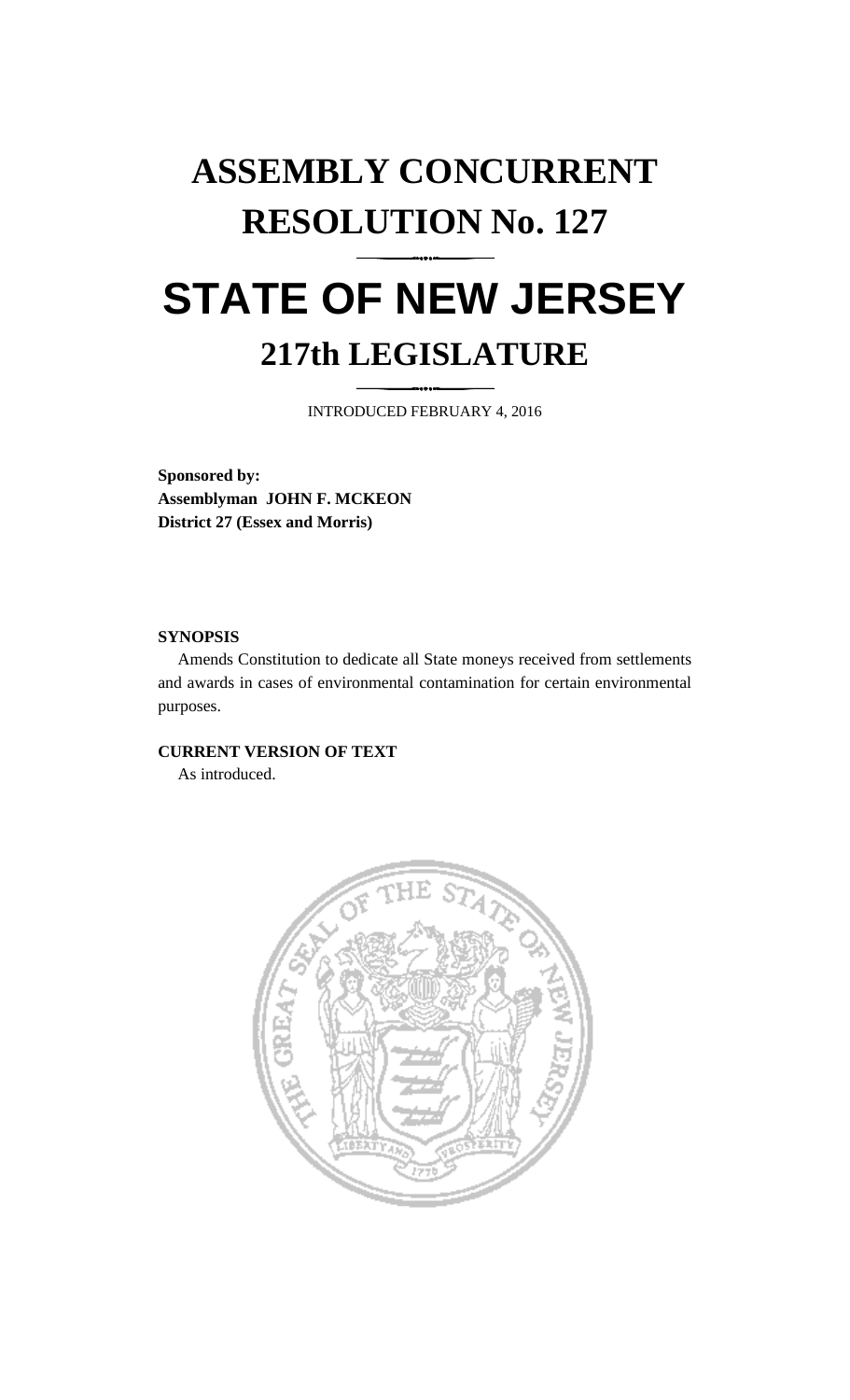**A CONCURRENT RESOLUTION** proposing to amend Article VIII, Section II of the Constitution of the State of New Jersey by adding a new paragraph thereto. **BE IT RESOLVED** *by the General Assembly of the State of New Jersey (the Senate concurring):* 1. The following proposed amendment to the Constitution of the State of New Jersey is agreed to: 11 PROPOSED AMENDMENT Amend Article VIII, Section II by adding a new paragraph 9 to read as follows: 9. There shall be credited annually to a special account in the General Fund an amount equivalent to the revenue annually derived from all settlements and judicial and administrative awards collected by the State in connection with claims based on environmental contamination. The amount annually credited pursuant to this paragraph shall be dedicated, and shall be appropriated from time to time by the Legislature, only for paying for costs incurred by the State to repair damage to, restore, or permanently protect the State's natural resources, or for any of the purposes enumerated in Article VIII, Section II, paragraph 6 of the State Constitution, except that no more than five percent of the moneys appropriated pursuant to this paragraph may be expended for administrative costs of the State or its departments, agencies, or authorities for the purposes authorized in this paragraph. 2. When this proposed amendment to the Constitution is finally agreed to pursuant to Article IX, paragraph 1 of the Constitution, it shall be submitted to the people at the next general election occurring more than three months after the final agreement and shall be published at least once in at least one newspaper of each county designated by the President of the Senate, the Speaker of the General Assembly and the Secretary of State, not less than three months prior to the general election. 3. This proposed amendment to the Constitution shall be submitted to the people at that election in the following manner and form: There shall be printed on each official ballot to be used at the general election, the following: a. In every municipality in which voting machines are not used, a legend which shall immediately precede the question as follows: If you favor the proposition printed below make a cross (X), plus 48 (+), or check  $(\vee)$  in the square opposite the word "Yes." If you are